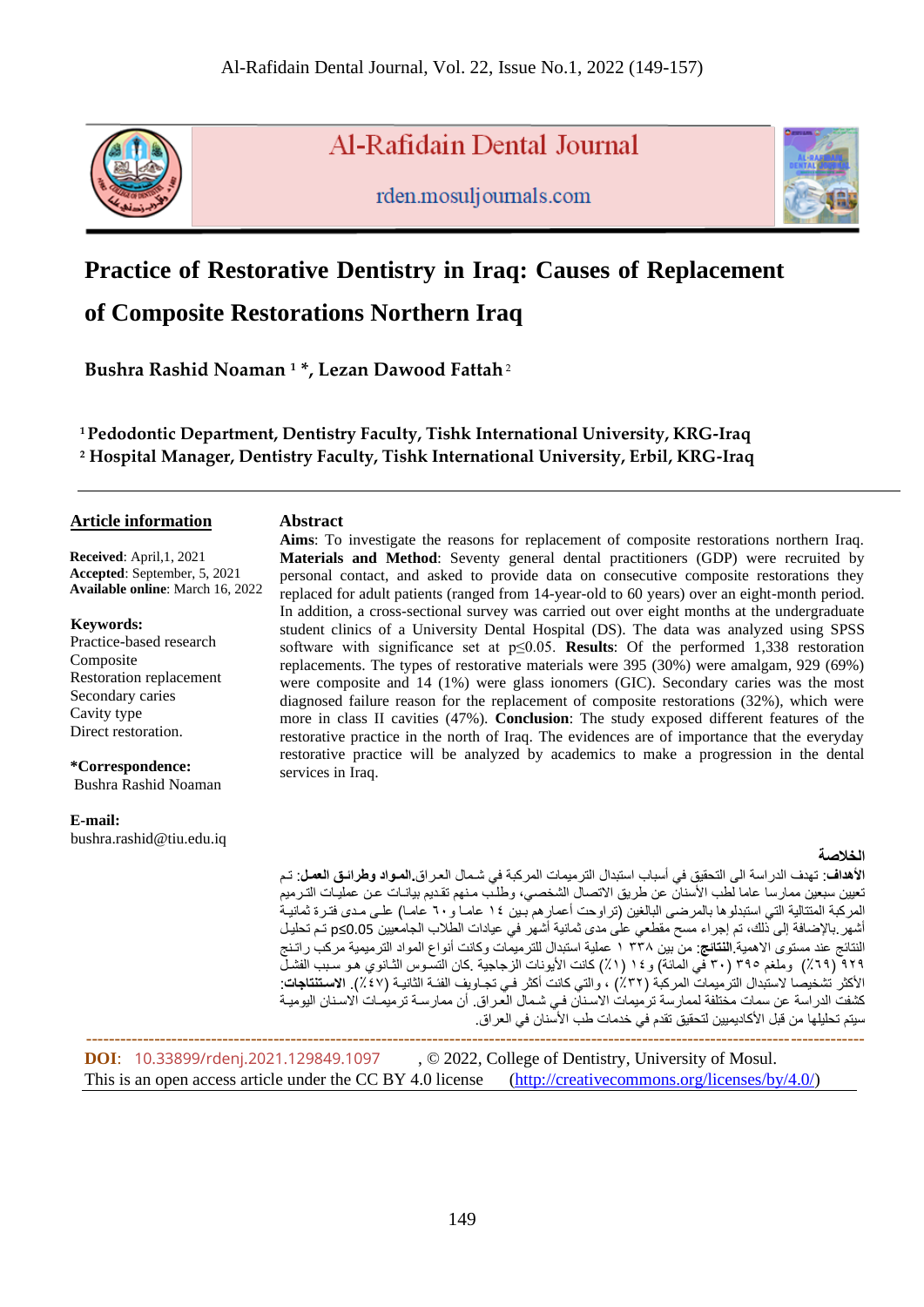# **INTRODUCTION**

Restoration replacements have an important place in the practice of dentistry which can be seen in many studies 1,2. Any restoration placed may need replacement in the future for many reasons. The reasons for replacement of restorations may vary depending on restorative material, patient, and clinicianrelated factors 3-5. Over the last 30 years, a major change has been seen in the philosophy of restorative dentistry 6. Better understanding of the factors involved in the development of caries, advances in adhesive restorative materials, and the consequences of unnecessary removal of dental hard tissue have played a role in this change 7, 8. In the 21st century, composite resins have begun to take the place of amalgam and become an integral part of routine dental practice 9, 10. This research is the first research performed regarding the causes of reasons of replacement of composite restorations northern Iraq. The aim of the study is to evaluate the etiologies of replacing direct composite and other restorations northern Iraq.

## **MATERIALS AND METHODS**

This study started after the agreement of the research authority in the university. All the data collected by GPD during their private practice and by dental students during the conservative dentistry.

# **Study Design**

### **-Private Examination Centres**

Dentists working in private dental clinics participated to collect the data. Authors contacted the participated clinicians personally. Specialized dentists in any dental specialty were excluded from the study. The participant dentists graduated from different universities. In order to be able to represent whole northern Iraq dentists so we chose dentists working in private dental clinics in the city center of Erbil were included in order to be able to represent the entire northern Iraqi region, and to be able to contact them during the study. The total contacted dentists were 100 dentists. The authors provided the research information to the participants. Volunteer dentists and those were opened to participate in the study were included.

#### **-University Students**

At Faculty of Dentistry, 4th and 5thyear undergraduate students were trained in teaching clinics in the course of training in conservative dentistry which was three weeks. It is expected that the students will complete about 30 restorations during these three weeks.

The students undertake a one-day refresher training at the beginning of the course. During training, information about restorative materials and instruments were provided and information about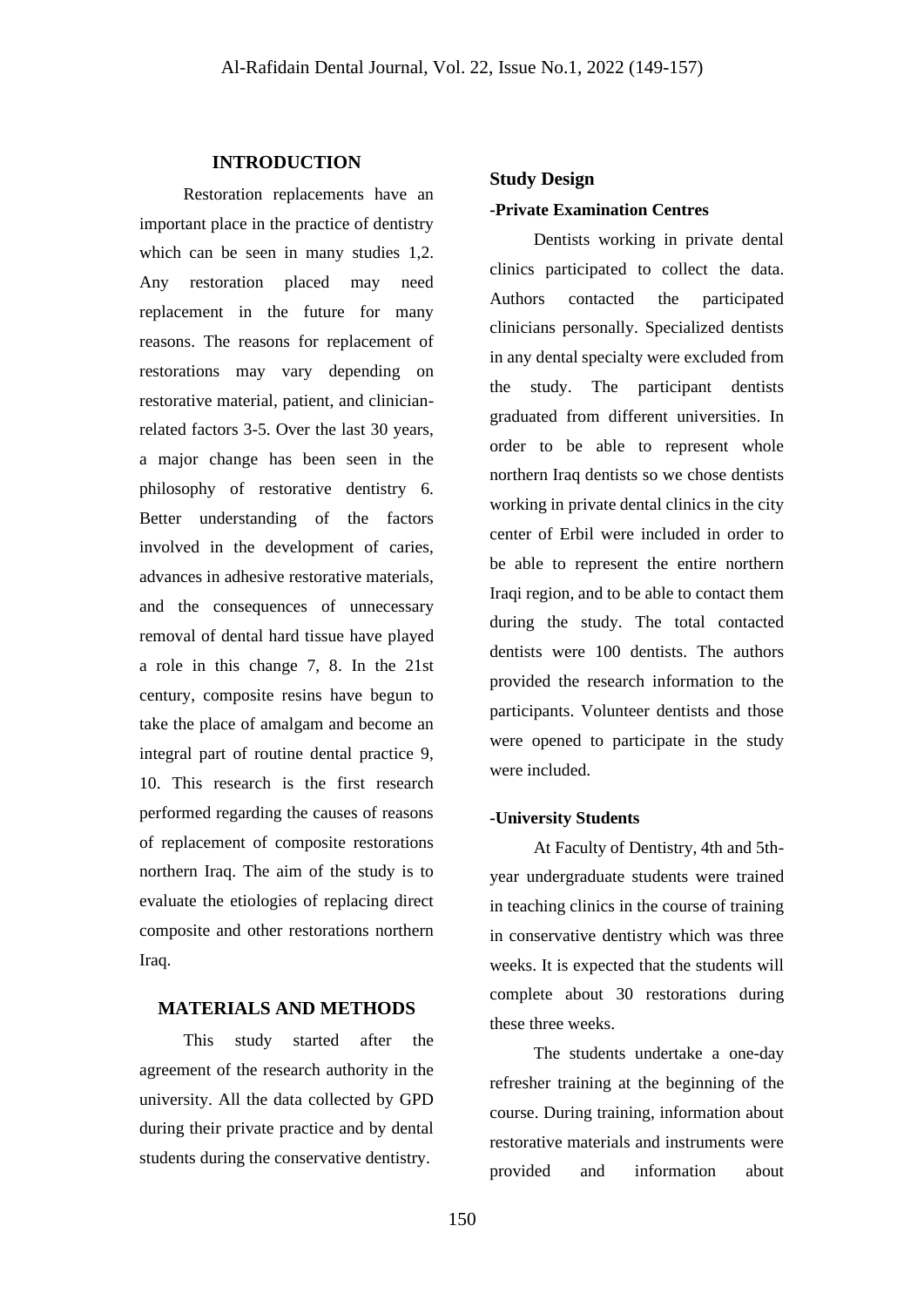approaching patients and infection control was given. Students were also trained to complete restorative dental treatment forms on the first day of their training.

# **Collection of data**

The GPD who volunteered to participate in the study contacted for the second time to explain the details of the study. A presentation made by the researchers for the participating dentists in their private clinics. The presentation consisted of information such as patient selection criteria, the number of replaced composite restorations needed to be collect, and the method for the data collection. The presentations were held in groups of two or three dentists. For the calibration of clinicians, they provided with clinical photographs and radiographs of composite restorations that need to be replaced for various reasons and discussed with each clinician. These photographs, were obtained from books and some websites. Clinicians were requested to collect different parameters for the 100 restorations they placed or replaced. The GPD and DS were asked to collect the data within eight months. The participants recorded details of the patient's gender, age, restored tooth number, cavity type, number of replaced restorations, and number of replaced composite restorations and reasons for replacement for each

Forms are completed by the students at the beginning, then reviewed by supervisors and revised when necessary.

restoration, the age of the restoration being replaced (based on the patients' statements). Forms are designed for each restoration they placed or replaced, not for each patient, so the patient had multiple restoration had more than one form was filled. The sample consisted of 929 replaced composite restorations were for patients whose ages ranged from 14-yearold to 60 years or older as those ages had completed their permanent dentition.

#### **Statistical analysis**

The data were collected in the Microsoft Excel and SPSS 20.00 software for Windows was used to evaluate the findings. The Pearson Chi-Square test (with continuity correction and Fisher's exact test, if necessary) was used. It was considered that a *p* value less than 0.05 was significant.

#### **RESULTS**

 The total data was 1338 replaced restorations. Of the performed 1,338 restoration replacements, the types of restorative materials were 395 (30%) were amalgam, 929 (69%) were composite and 14 (1%) were glass ionomers (GIC) (Figure 1).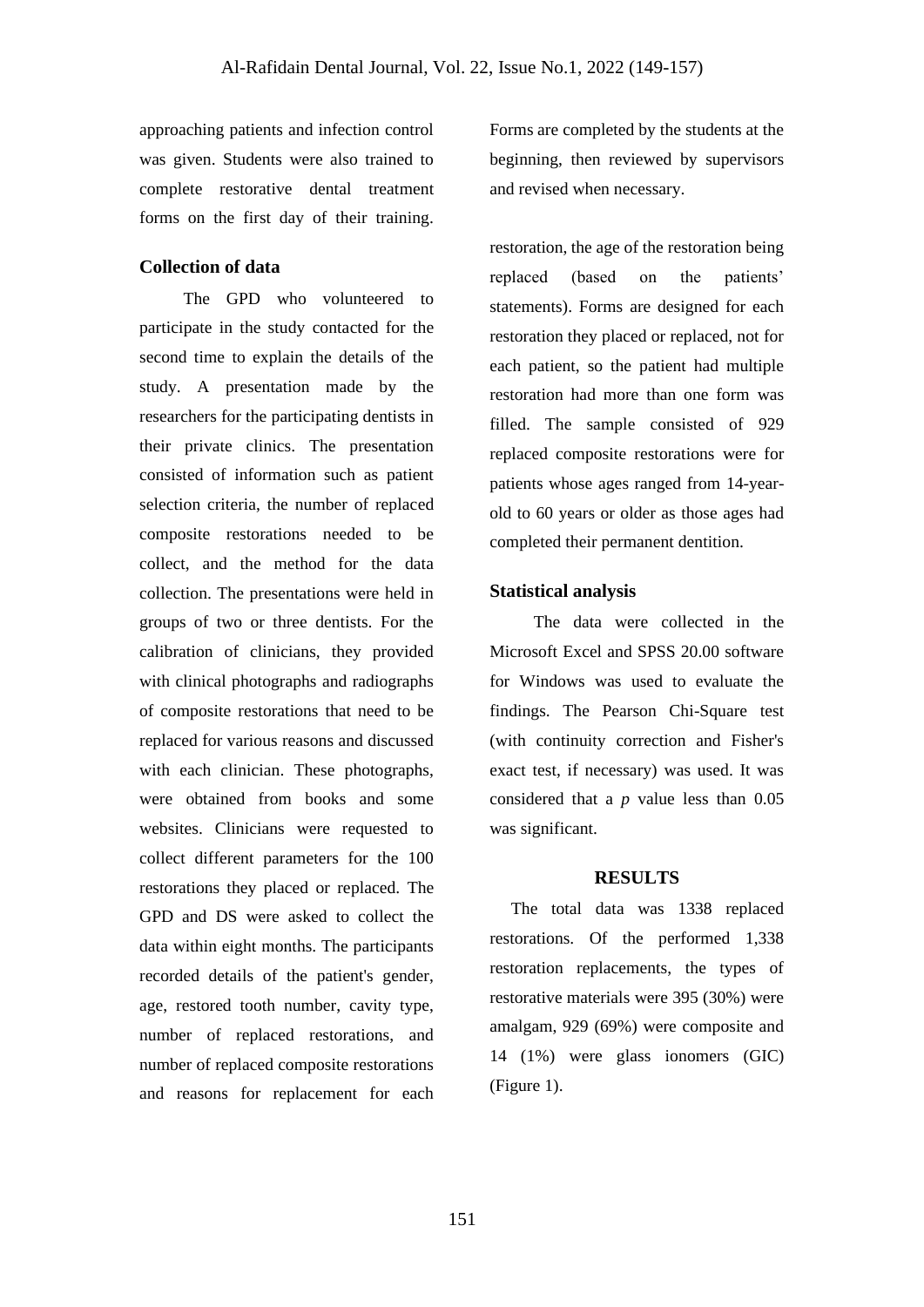

**Figure (1):** Types of replaced restorative materials and their percentages.

 Figure (2) shows the overall distribution of the reasons of replacement of composite restorations. Secondary caries was the most diagnosed reason for replacement of composite restorations (32%), (*p* = 0.000) at *p*≤0.o5. This was followed by bodily discolouration (14%) and then loss of restoration (11%), the

fourth factor was marginal discoloration (9%) followed by pain and sensitivity and restoration loss (7% for both), then fracture was 6% followed by the replacement for material change and anatomic form deficiency factors were equal (5%) and finally the replacement for the reason of marginal discoloration (2%).



Figure (2): Percentage distribution of the reasons of replacement of composite restorations

Distribution of replaced composite restorations according to cavity types is shown in figure (3). It was found that 47% of the replaced composites in class II, 23%

in class IV, and 16% in class III cavities. The ratio obtained for Class II cavities was statistically significant ( $p = 0.000$ ) at level of *p*≤0.05.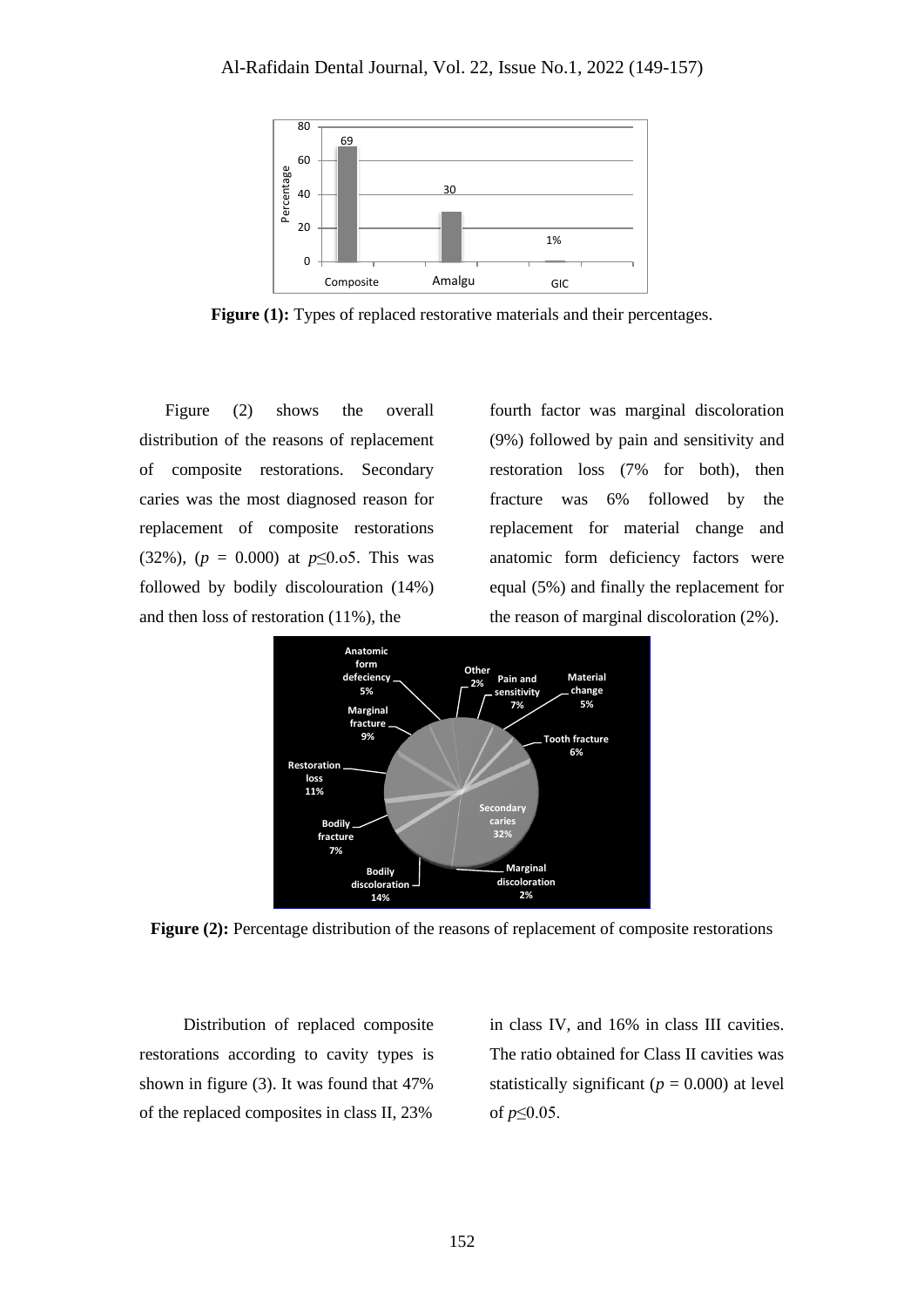

**Figure (3):** Percentage distribution of replaced composite restorations according to cavity type

Figure (4), shows the distribution of the causes of replacement of composite restorations in different types of cavities. Secondary caries was the most frequently diagnosed reason for replacement in all cavity types. This formed 63.1% of class I and 33.1% of class II cavities. The next most commonly diagnosed reasons for restoration failure were bodily discoloration in class III and class IV restorations (34.2% and 34.3%,

respectively) and pain/sensitivity in class II restorations (79.7%). Pain/sensitivity and anatomic form deficiency, material change, tooth fracture, restoration loss and marginal fracture factors were mostly seen in class II (79.7%, 74.5, 64.3%, 51.5%, 43.7% and 42.4% respectively). Marginal fracture seen mostly in class II (42.4%), and class IV was the second (32.9%) followed by class III (15.3) then both class I and V (4.7%).



**Figure (4):** Percentage distribution of reasons of replacement of composite restorations in different cavity types.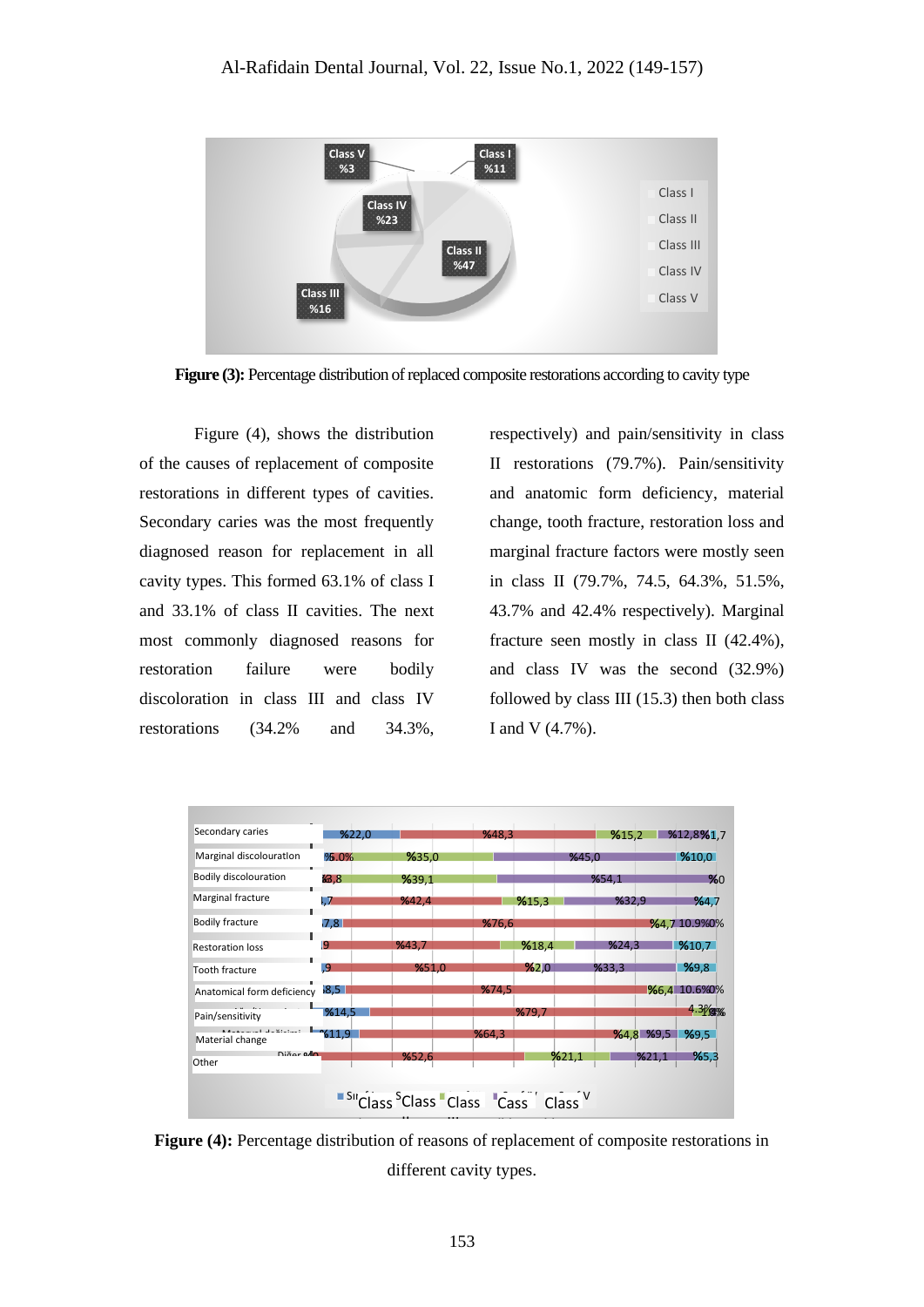#### **DISCUSSION**

 In this practice-based study the researchers depend on the analysis of data stated by GPD and DS during their daily dental practice according to international medical literature that the researchers provided to the clinicians <sup>11</sup>.

 The evidence-based dentistry can be strengthened by the combination of clinical experiences and scientific researches <sup>12</sup>. Henceforward, establishing those researches can make a links between experienced clinicians and academics to improve dental services in everyday practice <sup>13</sup>. Documentation of the problems and recognising the results' limits that are found by the thorough studies carried out in under clinical conditions and transmitting them to the researcher working in the laboratory can supply a good plan in terms of upcoming studies that will eventually affect routine practice <sup>14</sup>. This type of studies has been carried out in many countries around the world countries, but our work is the first to have been carried out northern Iraq. This can be expressed as another important feature of our work.

 Many studies have shown that secondary caries was the most important factor in the replacement of composite resin restorations  $3, 4, 5$  and the findings obtained in our study support these results. Multiple treatments that are not properly performed after restorations, polymerisation shrinkage and errors in

cavity design may contribute to the frequent development of secondary caries in composite restorations <sup>15</sup>. In addition, studies have found a positive correlation between good oral hygiene and restoration lifespan. Especially after inadequate polishing, the environment is appropriate for growth of Steptococcus mutans and that was improved in composite materials which can provide good environment for the bacteria. This, combined with poor oral hygiene may increase the formation of secondary caries creating synergistic effects <sup>16</sup> .

 In this research, the participant collected data about GIC, amalgam and composite restorations. The higher restoration used by the dentist was the composite (69%) followed by amalgam (30%) then GIC  $(1\%)$ . Silvani  $(2014)^1$ obtained the same result in Brazil for the sequence but in different percentages which were 95% for composite, 5% for amalgam and 0% for GIC. This indicates that composite restoration is preferred over other types of restorations for its toothcolor.

 Bodily and marginal discolouration is another problem that is mentioned in the replacement of composite restorations. Mjor  $(2000)$  <sup>15</sup> stated that marginal discolouration may develop due to insufficient acid-etching before placement of the bonding agent, deficiencies in handling the material (placement, adaptation), and polymerization shrinkage.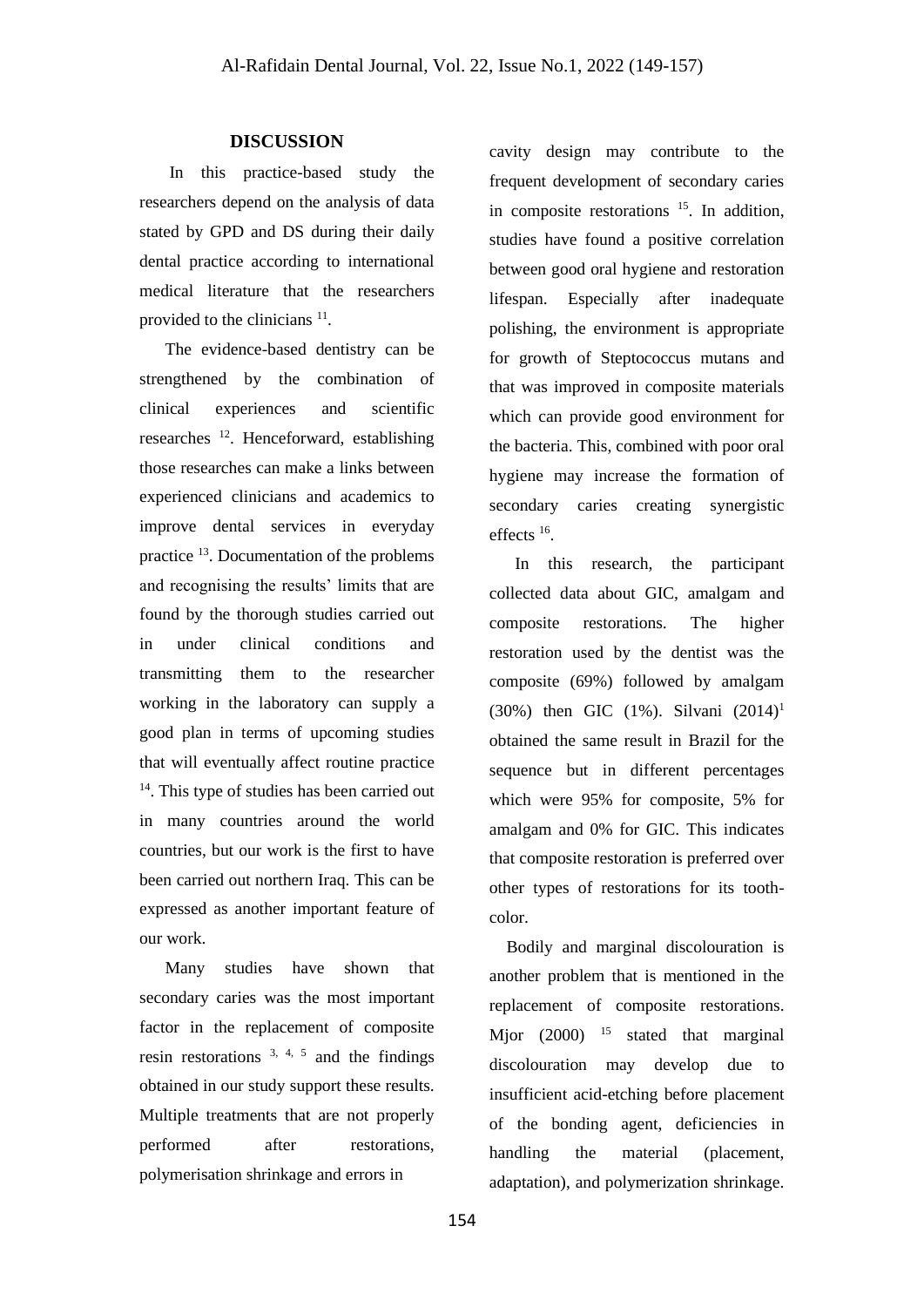Bodily and marginal discolorations were the second and third cause for replacement of composite in the current study. Sufficient acid etching and bonding agent needed and careful handling composite recommended.

 Inadequate isolation results in the formation of a gap and then microleakage, plaque build-up, and transition of bacteria and toxins at the tooth-restoration interface, causes marginal discolouration which is common in composite restorations. Therefore, the prevention of leakage from the tooth/restoration interface is of great importance for the success and clinical longevity of composite restorations <sup>17</sup>. It has also been noted that thermal changes in the mouth may increase microleakage potential by causing deterioration of the bond between the tooth and the restorative material  $18$  for the reasons above, in this study, the results show that most of composite restoration replacement were in Cl II cavity type. Bodily (14%) and marginal discolouration (2%) were the most frequent causes of replacement after secondary caries in our study. International studies have reported discolouration rates ranging from 9% to 27% in composite restorations  $19, 20, 4, 5$ . In our study, the 2% ratio obtained for marginal discolouration was comparable to some studies <sup>21</sup> but lower than Jordan <sup>19</sup> and England<sup>20</sup>.

 Pain and sensitivity were diagnosed in 7% of the composite replacements performed. This rate is similar to that reported by Colak  $(2013)$ <sup>22</sup> in Turkey (7%), but is higher than rates reported by Burke *et al* (1999) <sup>20</sup> (3%). However, in many studies from countries such as Pakistan, USA, England and Greece, no references to restoration replacement due to pain or sensitivity have been made <sup>3-</sup>  $5,10,20$ . It is possible to explain these results by the use of total-etch methods in adhesive procedures by dentists as well as the inability to follow the techniquesensitive steps required for placing composites <sup>23</sup> . Costa *et. al.* (2017) <sup>24</sup> concluded that, the general hazard of instant postoperative sensitivity was 20.3% and the adhesive strategy (etch-andrinse/self-etch) or the technique of filling (incremental/ bulk) had no effects on starting of sensitivity. Replacement of composite restoration because of loss was 14% in this study; this can be prevented by enhancement of dentin bonding materials and techniques. Though, those materials became improved and easier to use, but these materials need care during usage and well understanding of the process of bonding to obtain good restoration retention <sup>25</sup>.

### **CONCLUSION**

 In the limit of this practice-based study, the composite restorations were mostly replaced because of secondary caries as well as mostly in Cl II cavity type. Hereafter, commencement links between experienced clinicians and academics can progress dental services.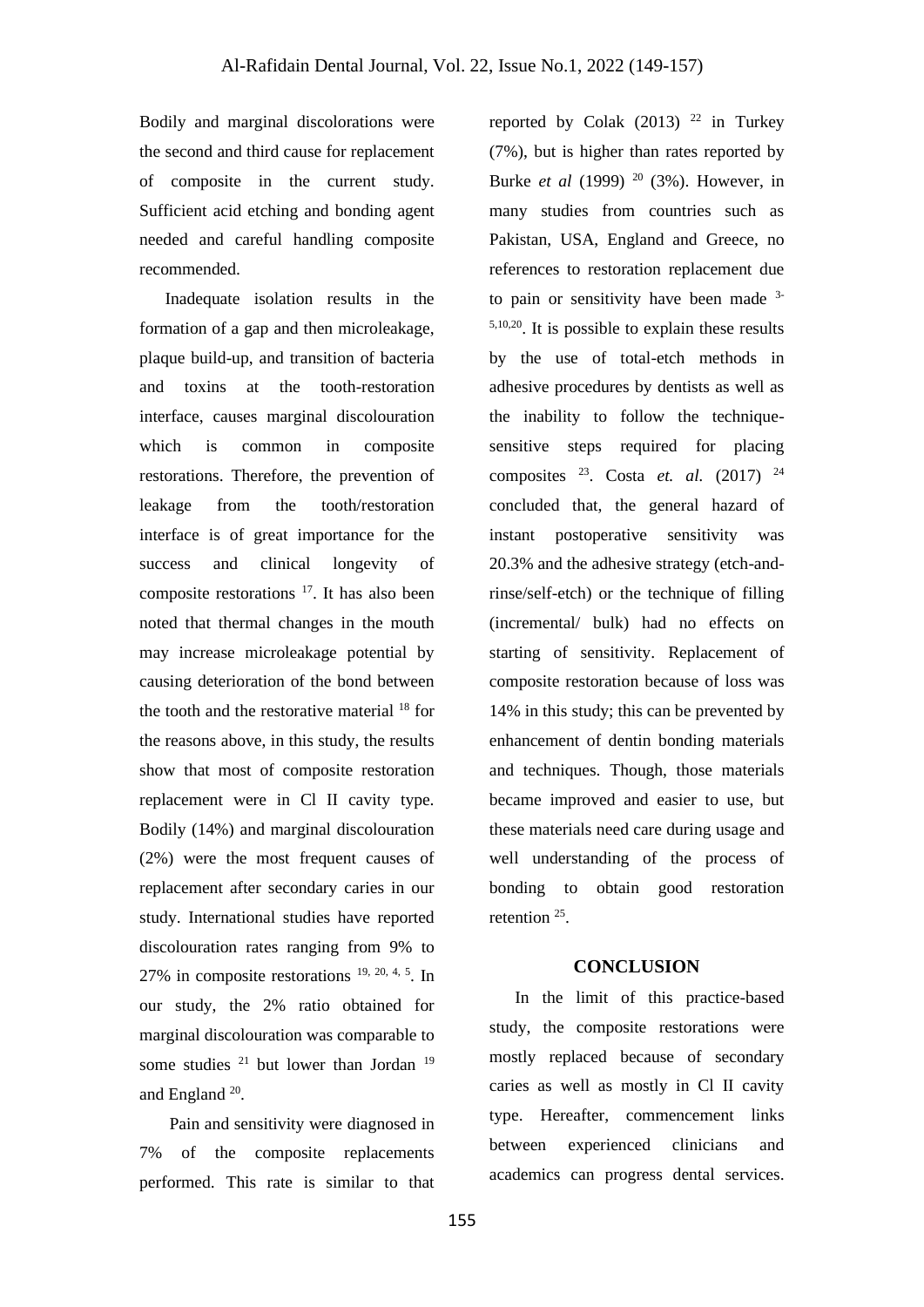More researches are required to identify more reasons for initial placing and replacing restorations in northern Iraq. Conflict of interest: authors declare that there is no conflict of interest.

### **REFERENCES**

- 1. Silvani, S., Geraldo-Martins, V.R., De Souza Gonalves, L., Nogueira, R.D., Trivelato, R.F. Factors affecting the placement or replacement of direct restorations in a dental school. *Contemp Clin Dent*, 2014;5(1):54-58.
- 2. Frost PM. (2002) An audit on the placement and replacement of restorations in a general dental practice. Prim Dent Care,9,31-36.
- 3. Asghar, S, Ali, A, Rashid, S, Hussain, T. Replacement of resin-based composite restorations in permanent teeth. J. Coll Physicians Surg Pak, 2010;20(10):639-643.
- 4. Chrysanthakopoulos, N.A. Placement, replacement and longevity of composite resin‐based restorations in permanent teeth in Greece. Int Dent J, 2012;62(3):161-166.
- 5. Chrysanthakopoulos, N.A. Reasons for placement and replacement of resin-based composite restorations in Greece. J Dent Res Dent Clin Dent Prospects, 2011;5(3):87
- 6. Frencken, J.E., Peters, M.C., Manton, D.J., Leal, S.C., Gordan, V.V., Eden, E. Minimal intervention dentistry for managing dental caries–a review:

report of a FDI task group. Intern Dent J, 2012;62(5):223-243.

- 7. Banerjee, A. Minimal intervention dentistry: part 7. Minimally invasive operative caries management: rationale and techniques. BDJ, 2013;214(3):107.
- 8. Holmgren, C.J., Roux D., Doméjean S. Minimal intervention dentistry: part 5. Atraumatic restorative treatment (ART)–a minimum intervention and minimally invasive approach for the management of dental caries. BDJ, 2013;214(1):11.
- 9. Mjor, I.A., Shen, C., Eliasson, S.T., Richter, S. Placement and replacement of restorations in general dental practice in Iceland. Oper Dent, 2002b;27,117-123.
- 10. Tyas, M.J. Placement and replacement of restorations by selected practitioners. Aust Dent J, 2005; 50(2):81-89.
- 11. Mjör, I.A. Practice‐based dental research. J Oral Rehabil, 2007;34(12):913-920.
- 12. Oates, TW. Bridging Community Dental Practitioners to Research: The South Texas Oral Health Network (STOHN). Tex Dent J., 2011;128(10):1031-1038.
- 13. Curro, F.A., Grill, A.C., Thompson, V.P., Craig, R.G., Vena, D., Keenan, A.V., Naftolin, F. Advantages of the dental practice-based research network initiative and its role in